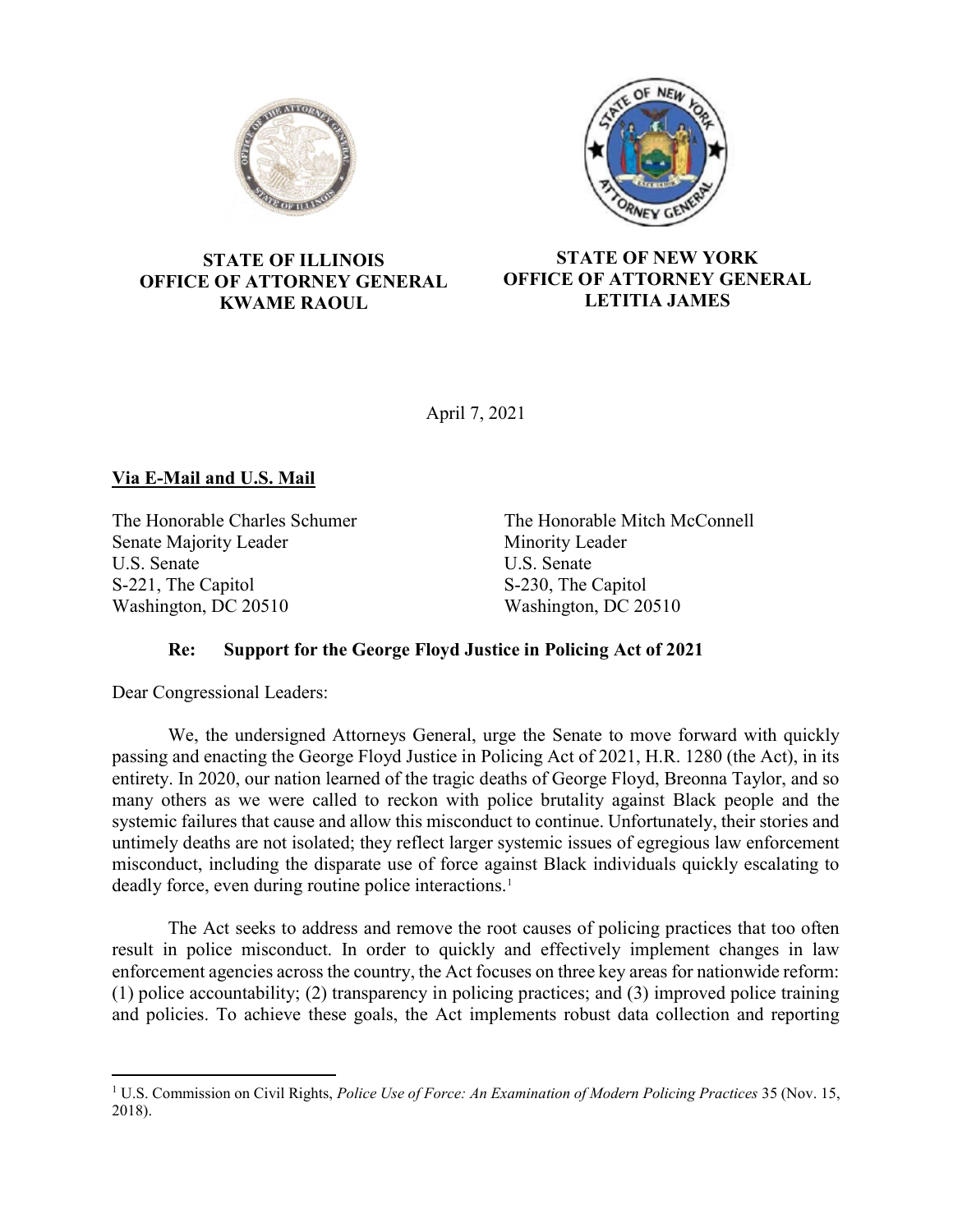requirements to ensure public accountability from our police departments and law enforcement officers.

As State Attorneys General, we have a profound interest in protecting the health, safety, and well-being of our residents, $2$  and in ensuring that our residents are not subjected to unlawful police conduct. It is thus critical that Congress enact these reforms in order to protect the safety and well-being of our communities and the officers who serve them.

### I. Stronger Law Enforcement Accountability

For far too long, we have seen countless examples of officers who act in ways that endanger the communities they serve, but are nevertheless allowed to continue policing. The former Minneapolis police officer who killed George Floyd had 18 prior complaints filed against him with the Minneapolis Police Department's Internal Affairs, according to the police department. <sup>3</sup> Similarly, a former Chicago police officer had received more than 20 complaints of official misconduct against him – including 10 complaints about excessive use of force – in the years before he shot and killed Laquan McDonald, an unarmed Black man.<sup>4</sup> It is clear that we need more robust systems of review and oversight for law enforcement agencies in order to prevent yet another tragedy.

The first section of the Act, Title I, outlines a robust set of necessary reforms of the ways in which we hold law enforcement officers accountable. Under this section, both law enforcement institutions and the public can hold liable officers who engage in misconduct or wrongdoing by granting State Attorneys General authority to investigate patterns or practices of unconstitutional policing and creating uniform accreditation standards for law enforcement. Each of these comprehensive proposals is pivotal to ensuring meaningful reform in law enforcement accountability systems.

## A. Holding Law Enforcement Officers Accountable in the Courts

Arcane legal doctrines have made it increasingly difficult for prosecutors and private individuals to hold officers who use excessive force or engage in misconduct accountable in our courts.<sup>5</sup> Section 101 of the Act proposes an important change to remove these barriers by amending 18 U.S.C. § 242 to hold officers criminally liable if they knowingly or recklessly engage in misconduct that substantially contributes to a person's death. This change from the "willfulness standard" to a "recklessness standard" will make it easier to prosecute and hold accountable officers who have engaged in misconduct.

 $\overline{a}$ <sup>2</sup> See Alfred L. Snapp & Son, Inc. v. Puerto Rico ex rel. Baretz,  $458$  U.S.  $592$ ,  $600$  (1982).

<sup>&</sup>lt;sup>3</sup> Dakin Andone, Hollie Silverman, and Melissa Alonso, *The Minneapolis police officer who knelt on George Floyd's* neck had 18 previous complaints against him, police department says, CNN (May 29, 2020), https://www.cnn.com/2020/05/28/us/minneapolis-officer-complaints-george-floyd/index.html.

 $4$  Elliot C. McLaughlin, *Chicago Officer Had History of Complaints Before Laquan McDonald Shooting*, CNN (Nov. 26, 2015, 5:45 PM), http://www.cnn.com/2015/11/25/us/jason-van-dyke-previous-complaints-lawsuits.

<sup>&</sup>lt;sup>5</sup> See Chung et al., For cops who kill, special Supreme Court protection, REUTERS INVESTIGATES (May 8, 2020), https://www.reuters.com/investigates/special-report/usa-police-immunity-scotus/.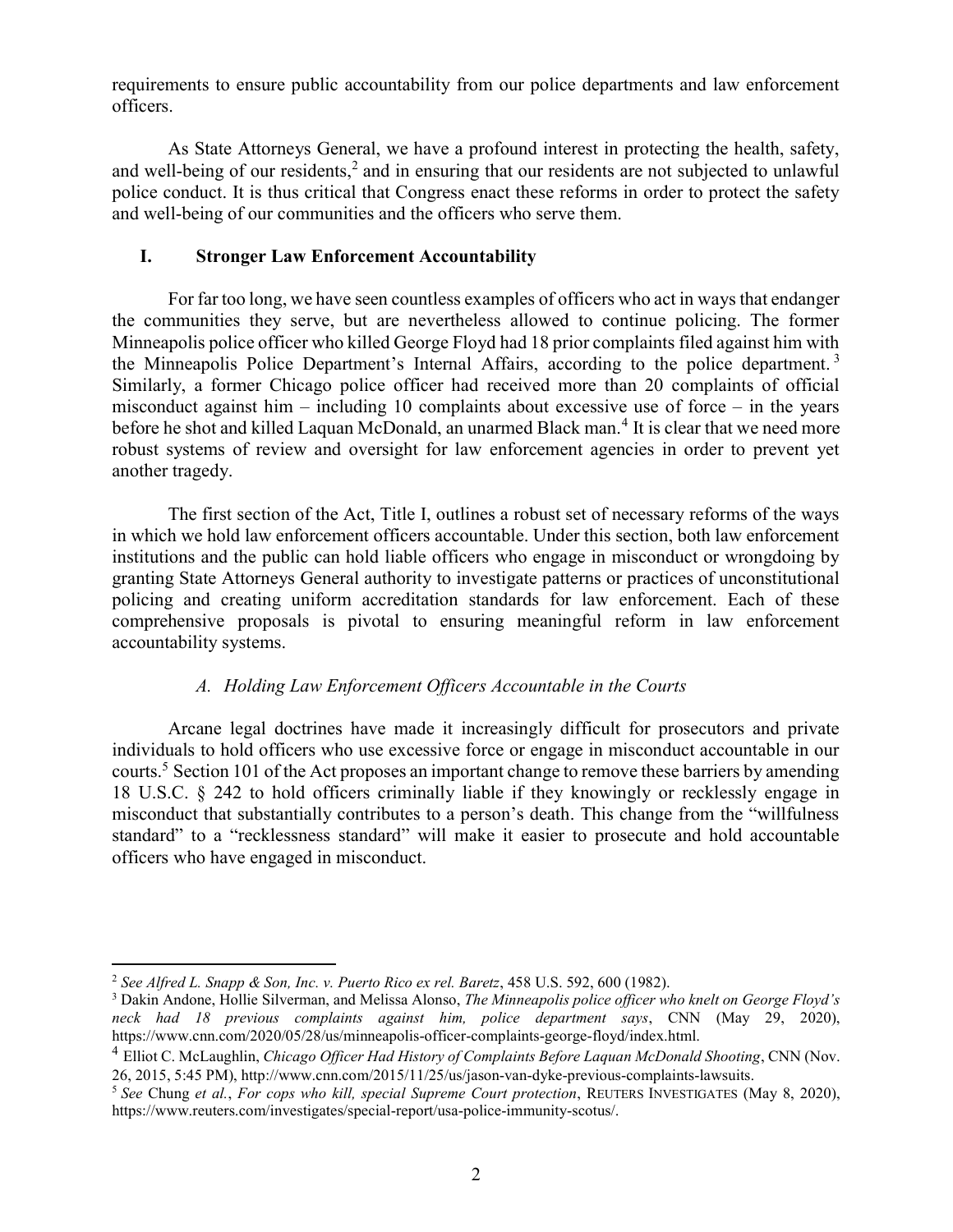#### B. Pattern or Practice Investigatory Authority for State Attorneys General

The Act empowers State Attorneys General with new tools to investigate and protect our communities from unconstitutional policing. Section 103 of the Act expands the law enforcement misconduct section of the Violent Crime Control and Law Enforcement Act of 1994, 34 U.S.C. § 12601 (§ 12601) to give State Attorneys General clear statutory authority under federal law to investigate and resolve patterns or practices of unconstitutional policing by local law enforcement agencies in our respective states.<sup>6</sup> This Act gives us, as State Attorneys General, explicit authority under federal law to conduct pattern-or-practice investigations, to obtain data regarding excessive uses of force by law enforcement officers to support those investigations, and to bring appropriate enforcement actions in federal court to ensure constitutional policing in our states.

Currently, the United States Department of Justice (US DOJ) has sole authority under  $§$  12601 to conduct pattern-or-practice investigations.<sup>7</sup> In some instances, however, State Attorneys General may be better suited than the US DOJ to conduct pattern-or-practice investigations. State Attorneys General have increased proximity to and familiarity with incidents of unconstitutional policing occurring within our states, knowledge about the particular historical context in which these incidents occur, and access to and relationships with the relevant stakeholders necessary to successfully implement reforms. State Attorneys General also typically have experience recognizing and investigating civil rights violations, with more resources than private litigants and an ability to bring technical expertise. In fact, our offices already engage in these investigations, under both federal and state law, and we therefore already have expertise in this work.<sup>8</sup> These considerations, coupled with the US DOJ's finite resources and limited staff to pursue pattern-or-practice investigations, <sup>9</sup> make State Attorneys General uniquely situated to investigate and seek remedies to address systemic violations of our residents' civil rights. Section 103 grants State Attorneys General this critical authority and will allow our offices to protect our

<sup>6</sup> This section was previously codified at 42 U.S.C. § 14141.

<sup>7</sup> 34 U.S.C. § 12601. Until January 2017, investigations into law enforcement agencies had no correlation to party leadership or law enforcement agency location. For example, in May 2001 the Bush administration opened an investigation into the Detroit, Michigan Police Department (DPD) that led to the establishment of a consent decree in 2003. After over a decade of work, the US DOJ found DPD in full compliance with the consent decree in March 2016. Between 2001 and 2009, the US DOJ opened at least ten investigations into law enforcement agencies. U.S. Dep't of Justice, Civil Rights Division, The Civil Rights Division's Pattern and Practice Police Reform Work: 1994- Present 44-46 (Jan. 2017), https://www.justice.gov/crt/file/922421/download (including Cincinnati (OH) Police Department, Villa Rica (GA) Police Department, Orange County (FL) Sheriff's Department, Virgin Island Police Department, Easton (PA) Police Department, Beacon (NY) Police Department, Warren (OH) Police Department, Puerto Rico Police Department, Yonkers (NY) Police Department).

<sup>&</sup>lt;sup>8</sup> For example, the City of Chicago agreed to a consent decree to implement comprehensive reforms of the Chicago Police Department and other City agencies after the Illinois Attorney General filed a federal suit asserting claims under 42 U.S.C. § 1983, the U.S. Constitution, the Illinois Constitution, and state civil rights laws for engaging in a pattern of excessive force and other misconduct that disproportionately harmed Black and Latinx residents. The Illinois Attorney General's Office continues to enforce the terms of the consent decree. Additionally, in 1999 and 2013, the New York Attorney General's Office (NYAG) investigated and issued reports regarding NYPD's stop and frisk practices. A court later determined these practices were unconstitutional. In 2001, NYAG filed a federal lawsuit against the Town of Wallkill for discriminatory practices by its police department. The case was later resolved by a consent decree. This year, NYAG has opened investigations into several policies and practices of the NYPD.

<sup>&</sup>lt;sup>9</sup> US DOJ generally has the resources to pursue only a few pattern-or-practice investigations at a time, even under administrations that played a strong enforcement role. See Steven Rushin, Structural Reform Litigation in American Police Departments, 99 Minn. L. Rev. 1343, 1408 (2015) ("[T]he federal government only has the resources to pursue [systemic reform litigation] in a small fraction of the municipalities where there appears to be a pattern or practice of misconduct.")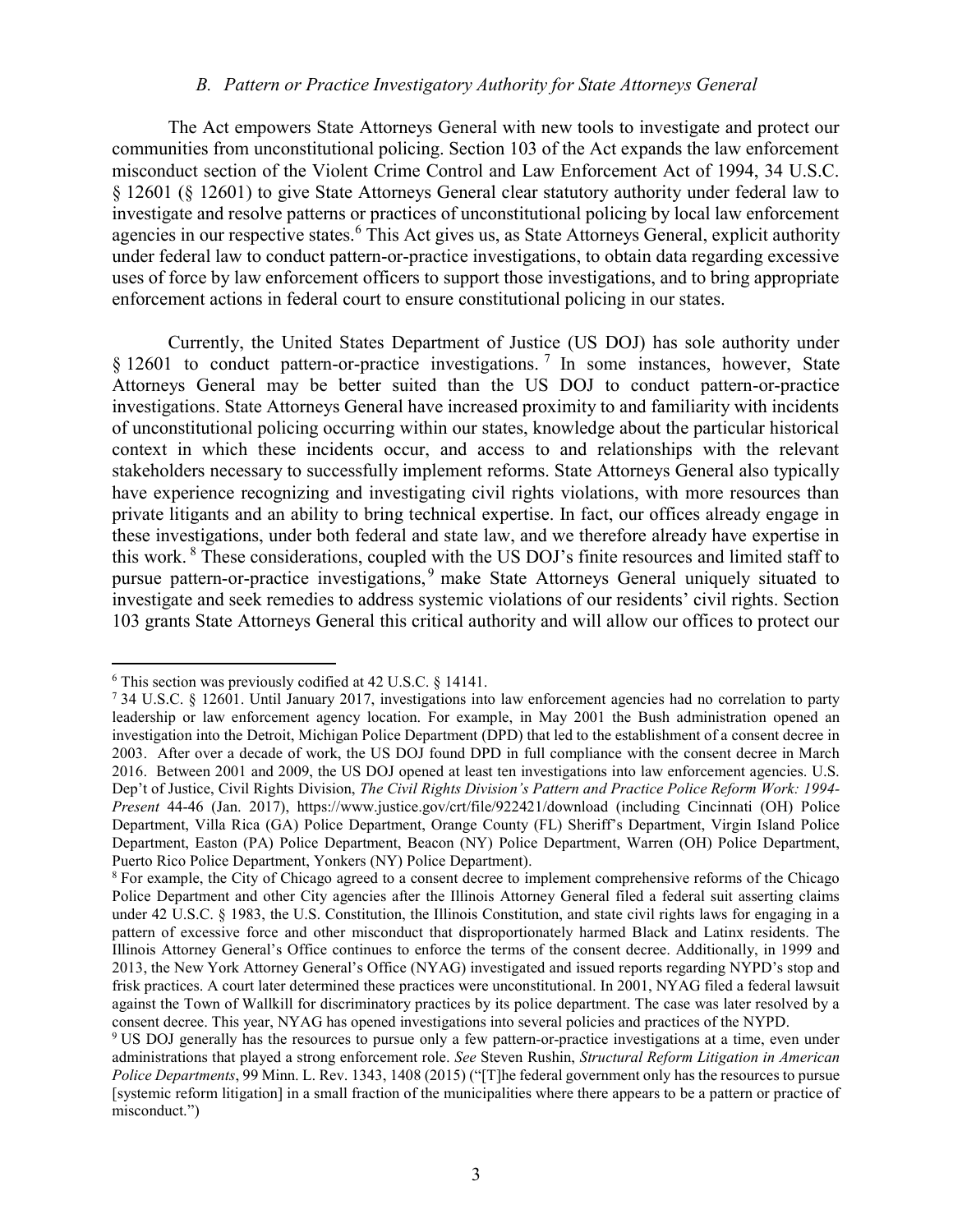communities from unconstitutional policing either in collaboration with, or in lieu of, US DOJ's involvement.

In addition to granting pattern-or-practice enforcement authority, Section 103 of the Act also empowers State Attorneys General with the same authority granted to the U.S. Attorney General by the Violent Crime Control and Law Enforcement Act of 1994 to "acquire data about the use of excessive force by law enforcement officers."<sup>10</sup> This authority, which Congress enacted to accompany the pattern-or-practice enforcement authority in § 12601, provides State Attorneys General with access under federal law to regular and uniform annual data on those local law enforcement agencies offices that have higher-than-typical rates of excessive force complaints. This data is important to help identify at-risk law enforcement agencies *before*—rather than after another devastating incident occurs.

We urge you to pass this Act to give State Attorneys General authority under § 12601 to conduct pattern-or-practice investigations and bring actions in federal court, in addition to the authority they may already have. Recognizing the important role that states can play, Congress has given authority to state officials to enforce many other federal laws.<sup>11</sup> Congress should give similar authority under federal law to all State Attorneys General to enforce our nation's most fundamental law, the United States Constitution, by initiating investigations and enforcement actions against unconstitutional police practices.

## C. Establishment of a Uniform Set of Accreditation Standards for Law Enforcement

Finally, Subtitle B of Title I of the Act facilitates the creation of a much-needed uniform set of standards for accreditation of law enforcement agencies. Without a national set of standards for accreditation, states and local governments had no choice but to establish their own. This causes inconsistencies across jurisdictions and, at times, has enabled law enforcement officers who have run afoul of one's jurisdictions standards to continue working in law enforcement in another jurisdiction. We strongly support the establishment of a uniform, evidence-based set of standards governing the law enforcement agency accreditation process.

Each reform detailed in Title I is imperative to respond to the calls we are hearing in communities across the country: our systems must be reformed to hold law enforcement officers accountable for misconduct, and to prevent such misconduct from occurring in the future. We urge you to pass Title I of the George Floyd in Policing Act of 2021 in its entirety.

#### II. Increased Public Transparency Through Data Collection

Title II of the Act establishes foundational data collection systems to identify both officers who engage in repeated instances of misconduct and the law enforcement agencies that allow practices of misconduct or unconstitutional policing to persist. We need these tools to begin remedying practices of unconstitutional policing in departments across the country. By and large, law enforcement departments have failed to hold officers accountable for using excessive force,

<sup>10</sup> 34 U.S.C. § 12602.

<sup>&</sup>lt;sup>11</sup> See, e.g., 42 U.S.C. § 1320d-5(d) (enforcement of the Health Insurance Portability and Accountability Act); 15 U.S.C. § 15c (a) (enforcement of antitrust laws); 15 U.S.C. § 2073 (enforcement of consumer product safety rules); 33 U.S.C. §§ 1362, 1365 (enforcement of the Clean Water Act); 18 U.S.C. § 248(c)(3) (enforcement of access to reproductive health services).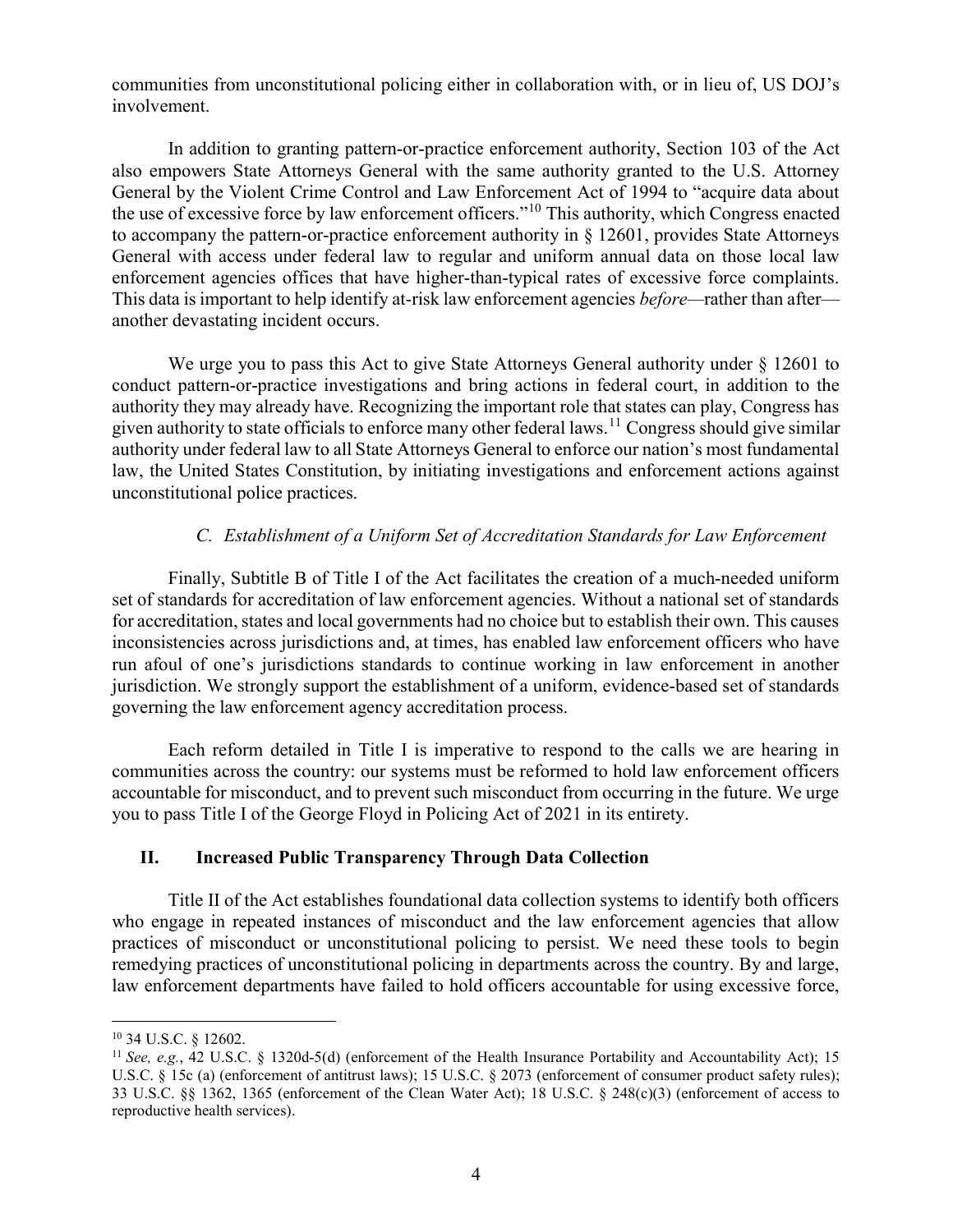even in instances in which the department has found wrongdoing on the part of the officers.<sup>12</sup> All too often, law enforcement officers who use excessive force receive reduced or no discipline or are rehired after being terminated for misconduct.<sup>13</sup> Our offices have long advocated for a law enforcement credentialing process and inter-agency sharing of misconduct records to alleviate the systemic failures that have left officers with a history of misconduct on the streets.<sup>14</sup>

Sections 201 and 202 of Title II of the Act establish a National Police Misconduct Registry and certification requirements for law enforcement officers. These systems will allow both law enforcement and oversight agencies to identify and swiftly respond to repeated instances of police misconduct. Collection, regular review, and responsiveness to this data is critical: research has shown, for example, that a record of prior civilian complaints is a significant factor in predicting serious misconduct.<sup>15</sup> In order to prevent officers with a history of misconduct from simply changing jurisdictions or departments when issues arise, law enforcement agencies need the tools to identify such officers during the hiring and performance review process.

Research over the last 50 years has consistently called for improved data collection on law enforcement use of force at the local and national level.<sup>16</sup> Responding to this need, Subtitle B of Title II of the Act creates the Police Reporting Information, Data, and Evidence Act of 2021 (PRIDE). The PRIDE Act requires states to submit to the U.S. Attorney General on a quarterly basis data related to every instance of use of force in every law enforcement agency within their jurisdiction. The PRIDE Act requires every law enforcement agency in the country to collect data on incidents involving police use of force, and will result in the creation of a robust, publicly available database of information at the federal level. This will create profound opportunities for identifying systemic patterns or practices of unconstitutional policing in individual agencies or jurisdictions. The PRIDE Act is revolutionary in its use of data-driven approaches to root out systemic issues in policing. We, as State Attorneys General, look forward to collaborating with the US DOJ to respond to the information generated through the PRIDE Act.

#### III. Improved Law Enforcement Training and Requirement for Bias-Free Policing

While people of color make up fewer than 38% of the United States' population, they make up almost  $63\%$  of unarmed people killed by police.<sup>17</sup> Research shows that law enforcement uses excessive force disproportionately on people of color, even after controlling for racial disparities in crime rates, <sup>18</sup> and that both racial stereotyping and racial prejudices may influence police

<sup>&</sup>lt;sup>12</sup> Shaila Dewan and Serge F. Kovaleski, *Thousands of Complaints Do Little to Change Police Ways*, N.Y. TIMES (May 30, 2020).

<sup>&</sup>lt;sup>13</sup> Stephen Rushin, *Police Disciplinary Appeals*, 167 U. Pa. L. Rev. 545, 581 (2019) ("Just under a quarter (twentyfour percent) of all officers terminated for misconduct in large American police departments are eventually rehired because of the disciplinary appeals process. [B]etween 2010 and 2017, the City of Chicago has reduced or reversed sanctions against eighty-five percent of all police officers during the grievance appeals process.").

<sup>&</sup>lt;sup>14</sup> See Press Release, Illinois Attorney General, Attorney General Raoul Announces Police Reform Bill (Jan. 8, 2021), https://illinoisattorneygeneral.gov/pressroom/2021\_01/20210108b.html.

<sup>&</sup>lt;sup>15</sup> Kyle Rozema & Max Schanzenbach, Good Cop, Bad Cop: Using Civilian Allegations to Predict Police Misconduct, 11 AM. ECON. J. 225, 227 (2019).

<sup>&</sup>lt;sup>16</sup> Tom McEwen, National Data Collection on Police Use of Force, U.S. DEPT. OF JUSTICE (Apr. 1996) https://www.bjs.gov/content/pub/pdf/ndcopuof.pdf.

<sup>&</sup>lt;sup>17</sup> See supra note 1 at 23–24 ("Thirty-two percent of black people killed by police in 2015 were unarmed, as were 25 percent of Latino people, compared to 15 percent of white people.").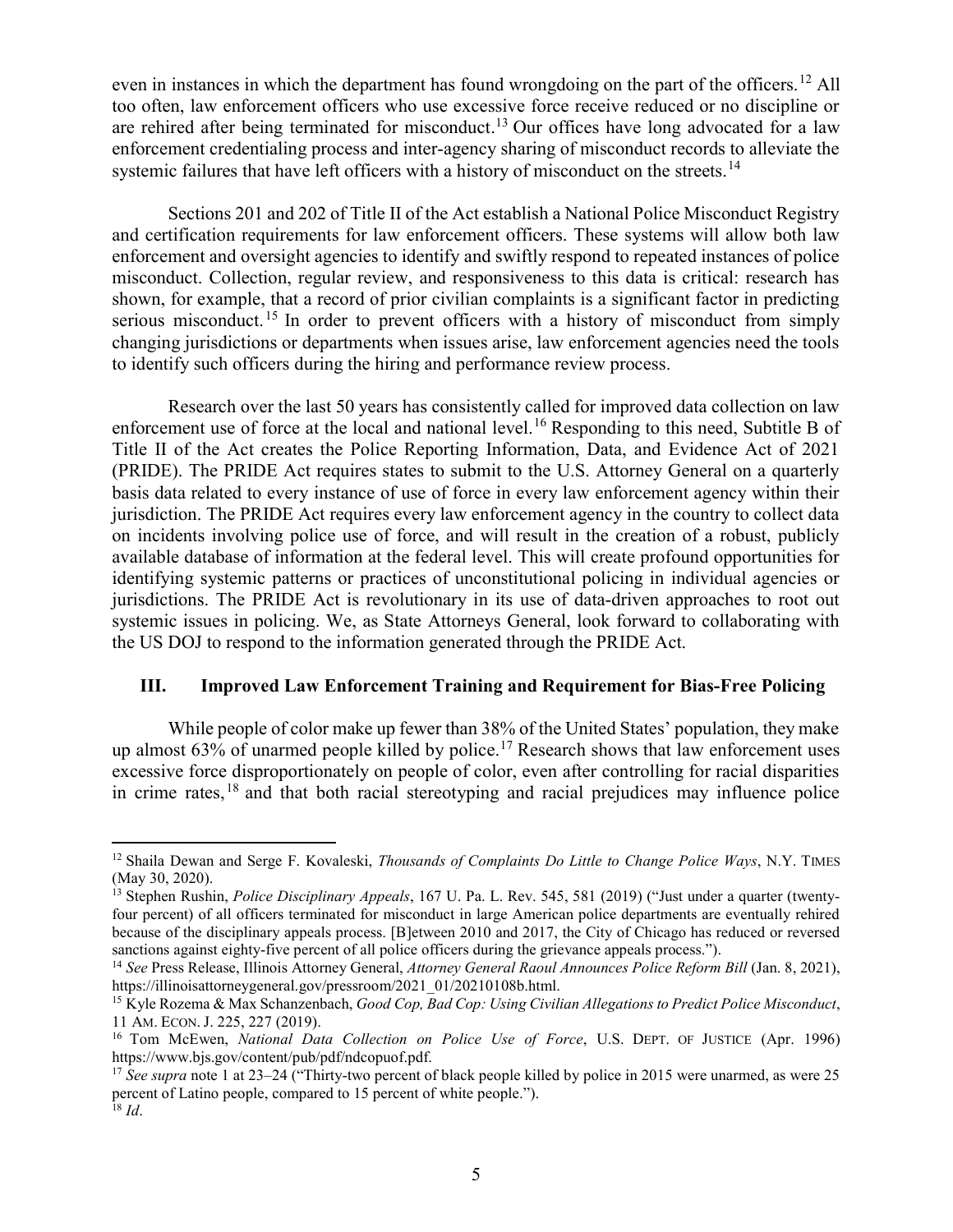behavior.<sup>19</sup> Furthermore, Black Americans have historically been subjected to disparate treatment and violence by law enforcement agencies.<sup>20</sup> Title III of the Act seeks to combat this history and establishes the End Racial and Religious Profiling Act of 2021 (ERRPA), in addition to several additional reforms intended to decrease the use of force by police in interactions with civilians.

### A. End Racial and Religious Profiling Act of 2021 (ERRPA)

ERRPA prohibits any law enforcement agent or law enforcement agency from engaging in profiling based on race, religion, or other protected characteristics (collectively defined by the Act as "racial profiling"). ERRPA also contains an important deterrent: the United States, or an individual injured by racial profiling, may file a civil action for declaratory or injunctive relief in state or federal court. It also requires law enforcement training on racial profiling issues and mandates data collection by the U.S. Attorney General.

We emphatically support ERRPA's effort to dismantle bias in policing by explicitly prohibiting profiling based on race and other protected characteristics. Our support is not controversial: "Democratic and Republican administrations have acknowledged that racial profiling is unconstitutional, socially corrupting, and counter-productive."<sup>21</sup> Data and anecdotal accounts routinely show that law enforcement officers disproportionately victimize people of color, particularly Black people, based upon assumptions and implicit bias, rather than evidence of illegal activity.<sup>22</sup> We need only to turn to the namesake of the Act – George Floyd – for an example of the deadly harm caused by racial profiling. Mr. Floyd, a 46 year-old father, mentor, hip-hop artist, and Black man, died as a result of an officer's use of force.<sup>23</sup> ERRPA is a necessary and important step toward improving the safety of policing for communities of color.

## B. Policy Reform to Reduce Use of Force by Officers

The Act extends its impact beyond profiling with an important package of reforms to increase safer policing practices and decrease excessive use of force by officers. These reforms and new statutory provisions include the following:

- (1) requiring law enforcement officers to undergo training on racial profiling, implicit bias, and procedural justice;
- (2) creating a new duty to intervene for federal law enforcement in instances of police use of excessive force;
- (3) limitations on no-knock warrants;
- (4) establishing incentives for states to ban chokeholds and carotid holds, and a ban on these practices for federal law enforcement officers (codified as the Eric Garner Excessive Use of Force Prevention Act);

<sup>&</sup>lt;sup>19</sup> See generally Joscha Legewie, Racial Profiling and Use of Force in Police Stops: How Local Events Trigger Periods of Increased Discrimination, 122 AM. J. SOC. 379 (2016).

 $20$  See, e.g., MICHELLE ALEXANDER, THE NEW JIM CROW: MASS INCARCERATION IN THE AGE OF COLORBLINDNESS (The New Press rev. ed. 2012).

 $21$  The Persistence of Racial and Ethnic Profiling in the United States: A Follow-Up Report to the U.N. Committee on the Elimination of Racial Discrimination, ACLU 9-12 (Aug. 2009),

https://www.aclu.org/files/pdfs/humanrights/cerd\_finalreport.pdf.

<sup>22</sup> Id.

<sup>&</sup>lt;sup>23</sup> Jon Lewis et al., Houston's Hip-Hop Scene Remembers George Floyd, NPR (June 10, 2020), https://www.npr.org/2020/06/10/874334270/houstons-hip-hop-scene-remembers-george-floyd.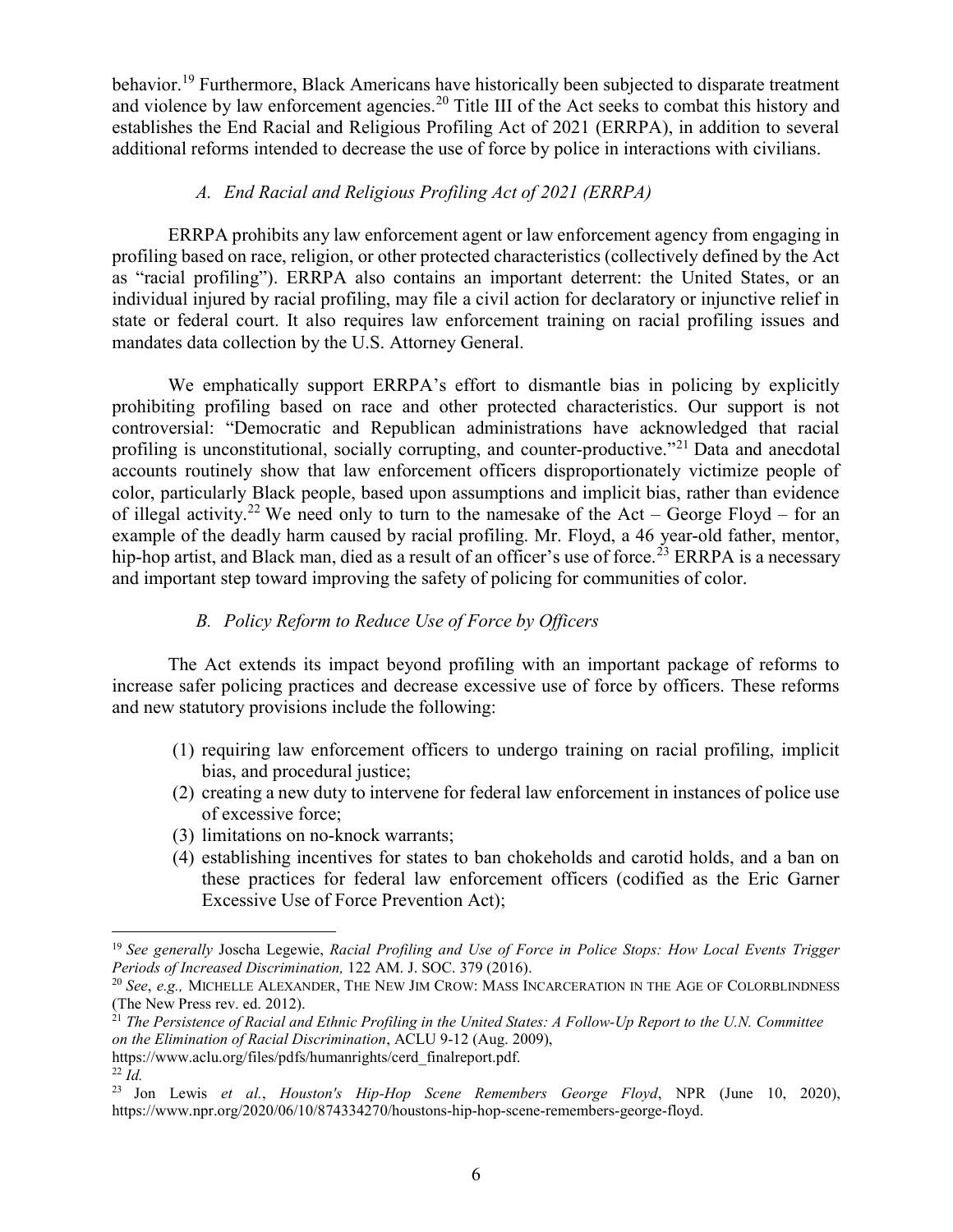- (5) the Police Exercising Absolute Care with Everyone Act of 2021 (PEACE Act of 2021) which limits the justification an officer can use for use of force and requires officers to engage in de-escalation tactics and techniques, limit the use of force in an interaction, give verbal warnings, and receive additional training on these tactics;
- (6) the Stop Militarizing Law Enforcement Act, which limits transfer of military-grade equipment to state and local law enforcement agencies; and
- (7) establishing Public Safety Innovation Grants to incentivize work at the local level to enhance public safety, including non-law enforcement strategies.

These reforms will decrease the use of practices that have led to disproportionate harm against communities of color, and will add training requirements to law enforcement agencies to better prepare officers to respond in a variety of situations. By de-militarizing our law enforcement agencies and providing tools to respond in non-violent ways, we can begin to establish a different set of expectations for the ways in which officers respond to emergencies in our communities.

### C. Body and In-Car Camera Requirements

The final major improvement in Title III of this Act is the Federal Police Camera and Accountability Act. It requires all federal law enforcement officers to activate both the video and audio recording functions of a body-worn camera and an in-car camera when responding to a call for service and at the initiation of any other law enforcement or investigative stop (except in instances of immediate threat to an officer's life or safety). Officers with body-worn cameras generate fewer use-of-force reports and complaints from citizens than officers without body-worn cameras.<sup>24</sup> The existence of video evidence of interactions between officers and civilians also increases transparency in policing practices and can improve the quality of investigations.

Our role as State Attorneys General is to ensure the safety and well-being of all of the individuals in our jurisdictions. ERRPA and the other reforms to existing law enforcement practices enumerated in this Act are an enormous first step toward protecting our communities from unjustified use of force based on race or ethnicity. The changes outlined in Title III of the Act respond to the public's call to hold officers accountable and reform unconstitutional policing practices, and should be enacted immediately.

## IV. Clear Prohibition Against Police Sexual Misconduct Under Color of Law

Title IV of the Act codifies a prohibition against officers engaging in sexual acts while acting under the color of law. The most robust study of sexual misconduct by law enforcement officers found that over a five-year period, 990 officers lost their law enforcement licenses because of sexual assault or other sex-related allegations.<sup>25</sup> Of those, 310 officers hurt victims younger than 18 years old, and 154 hurt victims who were jail or prison inmates. <sup>26</sup> The full scope of law

<sup>&</sup>lt;sup>24</sup> Anthony Braga et al., The Benefits of Body-Worn Cameras: New Findings from a Randomized Controlled Trial at the Las Vegas Metropolitan Police Department, NAT'L CRIMINAL JUSTICE REFERENCE SERV. (Dec. 2017), https://www.ojp.gov/pdffiles1/nij/grants/251416.pdf.

 $^{25}$  AP Investigation into Officer Sex Misconduct, by the Numbers, THE ASSOCIATED PRESS (Oct. 31, 2015), https://apnews.com/article/f61d495bb41d47968679c5b89a9907fc (noting that "[w]hile the AP's review is the most comprehensive available, the numbers are an undercount because some states did not provide information, and even among those that did, some reported no officers removed for sexual misdeeds even though cases were identified via official records and news stories.").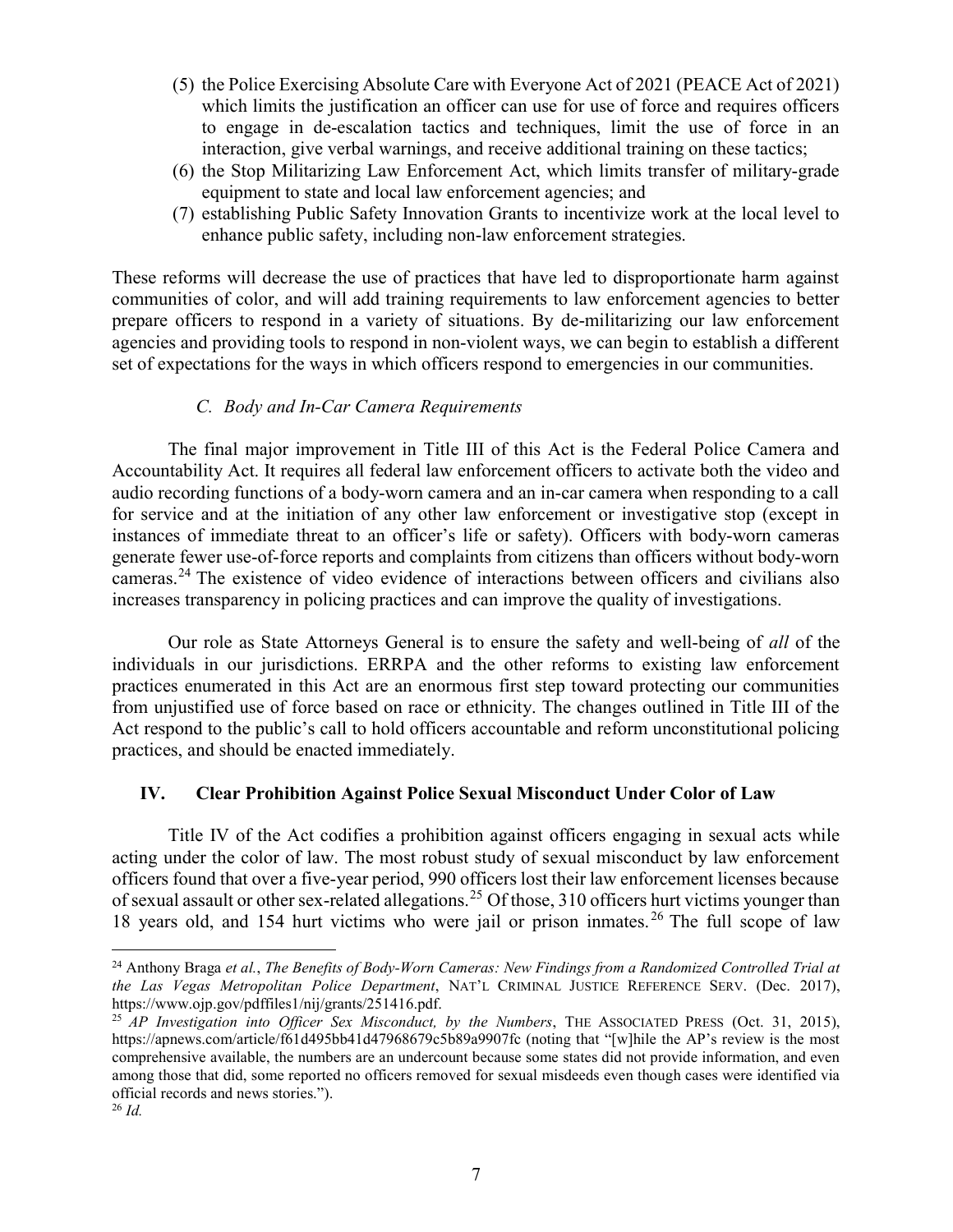enforcement sexual misconduct is unknown, as many sexual assaults perpetrated by law enforcement officers go unreported. Title IV's clear prohibition against sexual misconduct by law enforcement officers is a critical step to prevent abuses of power that harm vulnerable individuals. This provision emphasizes the seriousness with which our offices take police misconduct in every circumstance, and our duty to protect those most vulnerable to abuses of power.

#### V. Conclusion

As State Attorneys General entrusted with protecting public safety and welfare, we respect the officers who serve their communities lawfully, respectfully, and with regard for the sanctity of human life. We recognize the tremendous risk that officers may face to ensure our safety. However, failure to hold law enforcement officers and agencies accountable when misconduct occurs further deepens mistrust and threatens the legitimacy of law enforcement. Indeed, the anger, disappointment, and frustration over systemic failures to prevent and respond to unconstitutional policing is palpable. We write to you urgently and ask that you respond swiftly. The George Floyd Justice in Policing Act of 2021 begins the work of gaining our communities' confidence in policing and enacts the systemic change needed to ensure constitutional, bias-free policing. Our country cannot move ahead unless we ensure constitutional policing throughout our nation and accountability for police officers who fail to follow our most fundamental law.

Respectfully,

KWAME RAOUL Ilinois Attorney General

KARL A. RACINE District of Columbia

 $Bia-2$  feel

BRIAN E. FROSH Maryland Attorney General

etitiA

LETITIA JAMES New York Attorney General

CLARE E. CONNORS Hawai'i Attorney General

MAURA HEALEY Massachusetts Attorney General